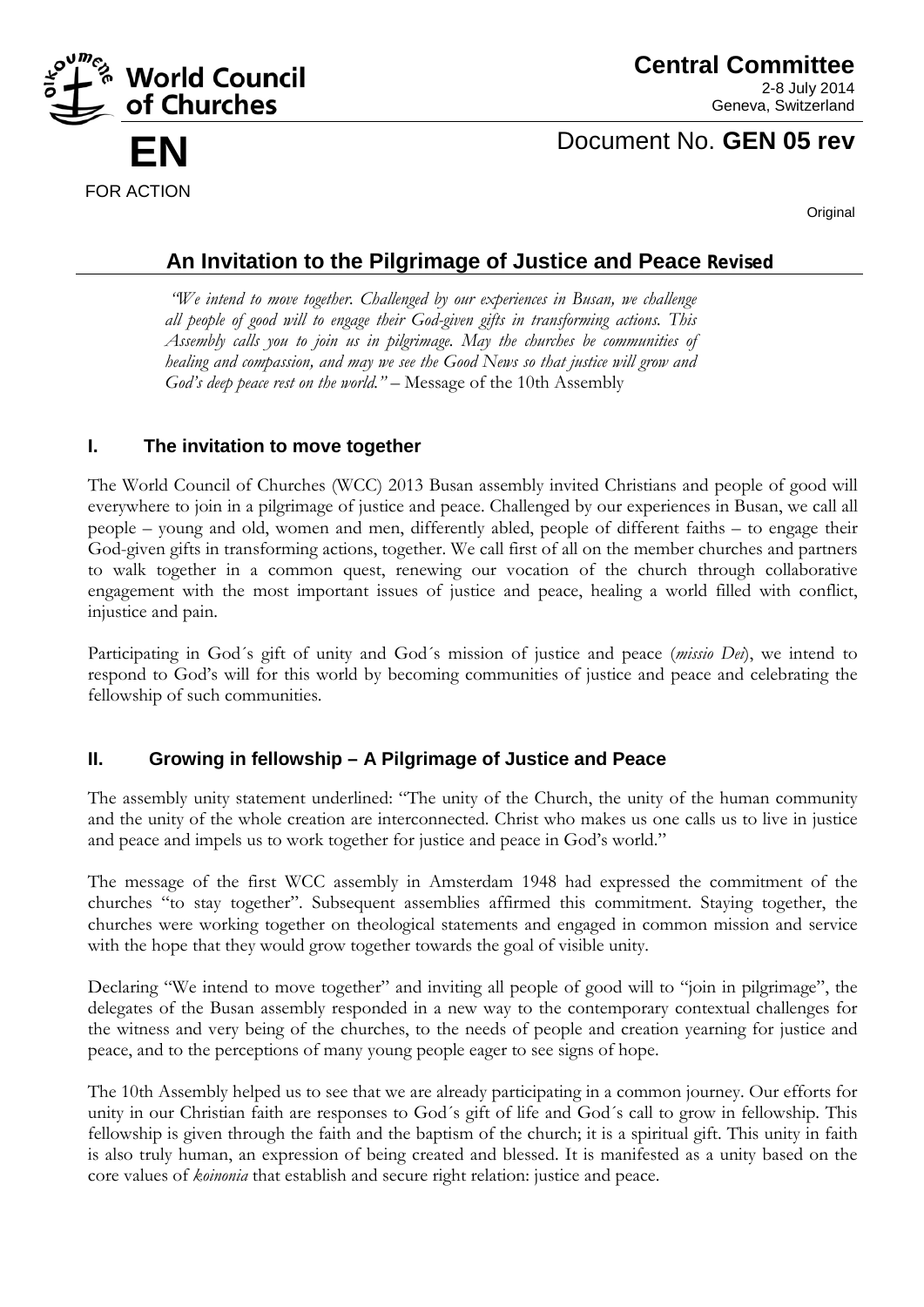Such a shift from a static to a more dynamic understanding of unity can be challenging. Different theological traditions and cultures understand and practice "pilgrimage" in different ways. Opting for the name of "pilgrimage *of* justice and peace" and not "*towards* justice and peace" or "*for* justice and peace", the Busan assembly began to address these questions. The word "pilgrimage" was chosen to convey that this is a journey with deep spiritual meaning and with profound theological connotations and implications. As a "pilgrimage *of* justice and peace", it is neither a journey towards a concrete geographical place nor some simple form of activism. It is a transformative journey that God invites us to in anticipation of the final purpose for the world that the Triune God brings about. The movement of love which is essential to the Triune God manifests itself in the promise of justice and peace. They are signs of God's reign to come which is already visible here and now wherever reconciliation and healing are seen.

Christians are to partake in these signs of God's reign and to struggle for them in response to God's will and promise. The pilgrimage of justice and peace is thus grounded in God's own mission for the world and the example of Jesus. Following Jesus means meeting him wherever people suffer injustice, violence and war. To experience God´s presence with the most vulnerable, the wounded, and the marginalized is a transformative experience; Alive in the Spirit, Christians discover their deepest power and energy for the transformation of an unjust world, joining with other faith communities and all people of good will as companions on the way.

The search for Christian unity "so that the world may believe" and may embrace the unity of the whole cosmos as final goal of the eschatological promise of God's reign, remain the main empowerment of the common journey of our ecumenical movement. Walking side by side with one another, we are inviting others to go with us for the healing and reconciliation of this suffering and conflict striven world.

#### **III. Global and local contexts of the pilgrimage**

The pilgrimage takes place in a world that cries out for engagement by Christians and all people of good will. Whether in the arenas of ecology, economy, peace, or human dignity, Christians find local and global affronts to the gospel values of justice and peace.

Ironically, while stunning breakthroughs probe new horizons in science, medicine, literacy, and commerce, the planet sits at the brink of disaster and life itself is imperiled. A stumbling global economy leaves millions of people idle and exacerbates inequality and poverty in both North and South. Churches around the world struggle to deal with the consequences. People in Africa and other continents watch their rich natural reserves being exported, while their own lives remain mired in poverty. Savage weather patterns and rising sea levels beat down whole communities, from the South Pacific to Europe and North America. In the midst of geopolitical shifts, widespread violence and war in and among nations and peoples disrupt the livelihoods of families in the Middle East, especially in Syria and Iraq, Africa and Asia, setting millions of people fleeing for refuge or migrating to more promising locales. Forced migration leaves the vulnerable subject to trafficking. Indeed, violence and mistreatment seem inordinately to affect women and girls, whose gifts are undervalued, whose bodies are often violated, and whose very education is often opposed. And, over all this, the lethal potential of nuclear weapons seems to risk the world itself in a game of chance.

As the churches face these larger realities, their own situations are changing in decisive ways. To an unprecedented extent, Christians interact daily with people of other faith traditions, perhaps in their own families. In their search for new forms of authentic discipleship, Christians everywhere evince a new interest in spirituality and spiritual traditions. Churches in the global South may experience extraordinary growth, while churches in Europe and North America may find their smaller, aging congregations augmented with new members from very different cultural roots. Although women continue to advance into leadership, gender inequality in the churches persists. Despite their growing number and important role in many societies the participation of young people also remains often insufficient or just a token. As denominational markers fade in many places, churches are exploring new ways of engaging in preaching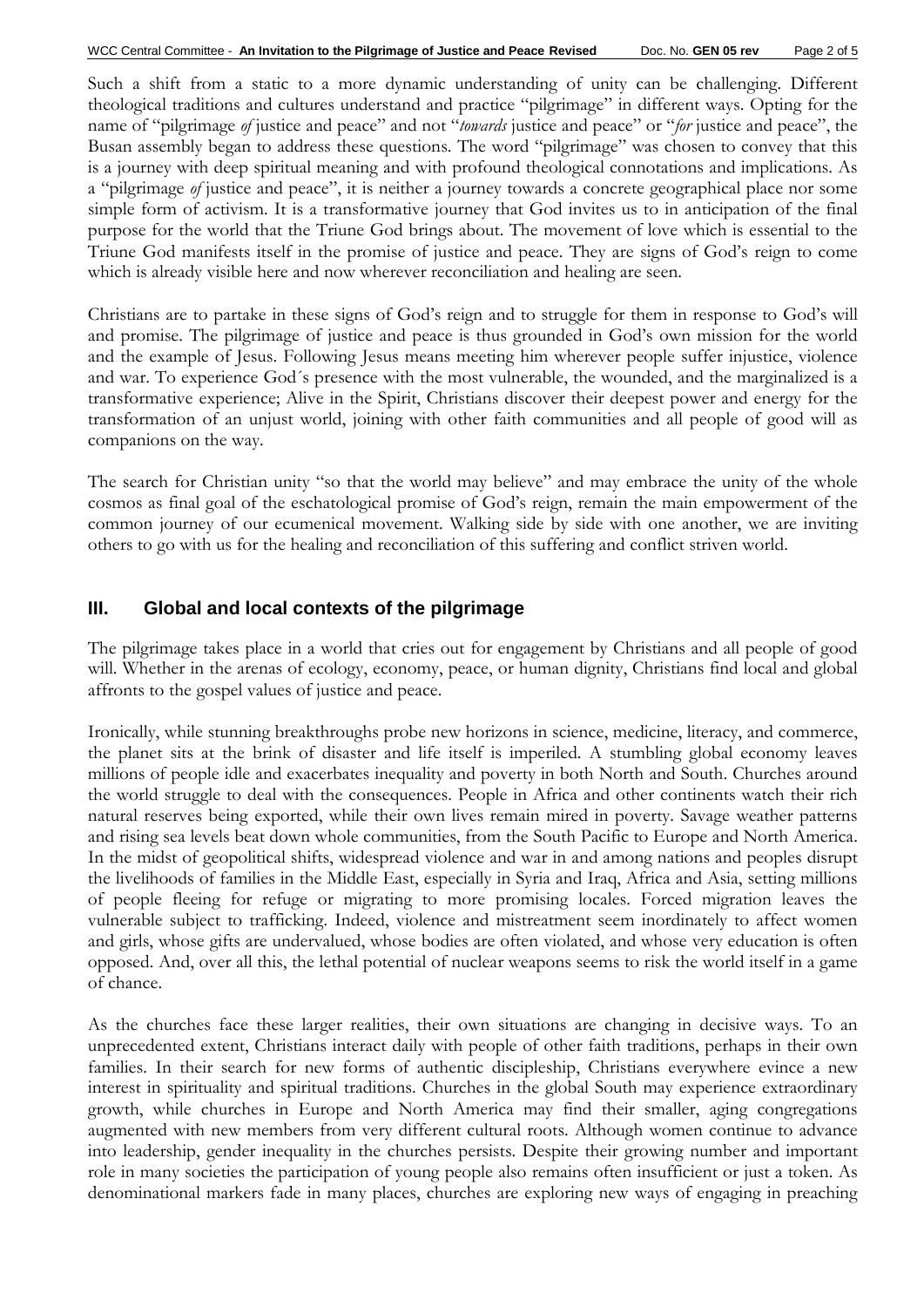and prayer, searching for new expressions of how we can witness together as church and for new leaders with the education and discernment to guide the people of God in this new day.

The ecumenical movement, too, has adjusted to a new era of diversity and challenge. The movement is strongly alert to the spiritual dimension of the search for unity. It is redefining mission and service. It both affirms and works with the deep diversity of Christian communities, even as it reaches out in dialogue and collaboration with other religious traditions. Above all, it seeks to nurture the fellowship, coordinate advocacy and encourage the solidarity of Christians and Christian churches everywhere.

Moving together, churches, ecumenical partners and others can build on the results of the Ecumenical Conversations at the assembly and on important background documents such as

- *The Church –Towards a Common Vision,*
- *Mission towards Life,*
- *Economy of Life*
- *A Call to Just Peace.*

Their impulses culminated in both the *Unity Statement* of the assembly and the *call to join the Pilgrimage of Justice and Peace* of the assembly message.

#### **IV. Participating in the Pilgrimage**

Pilgrims on their way are moving - lightly as they learn that only the essential and necessary counts. They are open for surprises and ready to be transformed by encounters and challenges on the way. Everyone who will walk with us with an open heart and mind will be a welcome com-pan-ion ("the ones we share our bread with") on the way. The pilgrimage promises to be a transformative journey, discovering ourselves anew in new relationships of justice and peace.

Where do we see God calling and working for justice and peace and the unity of the churches and all humankind? Participating in the pilgrimage of justice and peace will involve individuals, parishes, communities on local, regional, and international levels re-visiting the greatest needs in their particular contexts, reflecting on those needs in light of the gospel values, and being inspired to act in concert with others.

The pilgrimage might consist of at least three different **dimensions** – not in a linear but much more in a dynamic, interdependent understanding:

#### **• Celebrating the Gifts (**via positiva**)**

We do not journey with empty hands, nor do we walk alone. The "original blessing" of being created in the image of God and together – as a fellowship – we are a unique part of the wider web of life, which amazes us. Together we celebrate God´s great gift of life, the beauty of creation and the unity of a reconciled diversity. We feel empowered by this grace of participating in God´s movement of love, justice and peace. – We receive in prayer.

#### **• Visiting the Wounds (**via negativa**)**

This pilgrimage will lead us to the locations of ugly violence and injustices. We intend to look for God´s incarnated presence in the midst of suffering, exclusion, and discrimination. The true encounter with real, contextual experiences of a broken creation and sinful behaviour against each other might inform us anew about the essence of life itself. It might lead us to repentance and – in a movement of purification – liberate us from obsession with power, possessions, ego, and violence, so that we become ever more Christ-like. – We listen in prayer.

#### **• Transforming the Injustices (**via transformativa**)**

Being transformed ourselves, the pilgrimage may lead us to concrete actions of transformation. We may grow in our courage to live in true compassion with one another and with nature. This will include the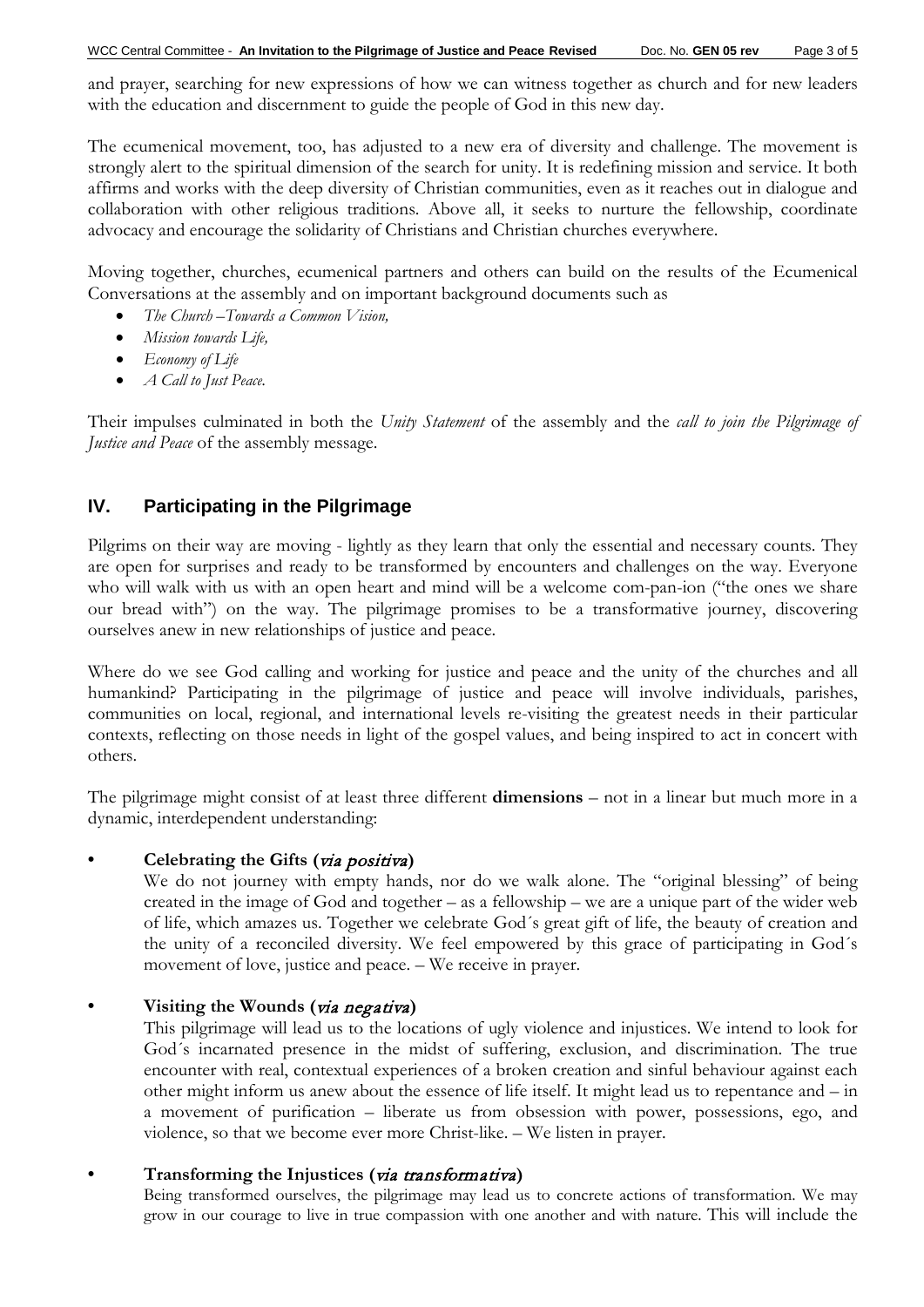strength to resist evil – injustice and violence, even if a church finds itself in a minority situation. Economic and ecological justice as well as the healing of the wounded and the striving for peaceful reconciliation is our call – in each and every context. The credibility of our actions might grow from the quality of the fellowship we share – a fellowship *of* justice and peace. – We are transformed through prayer and act in prayer.

We believe that the Lord´s Prayer will help, guide, and lead us on our common journey.

# **V. The Role of the WCC in the Pilgrimage of Justice and Peace**

Concentrating on the fellowship of churches and its convening, coordinating and enabling, and leading role, the WCC is committed to "setting the table" for the churches as well as other organizations and communities including the Christian world communions, specialized ministries, interfaith organizations and social movements to share spirituality and practice developed in their search for transformation for justice, peace and sustainability.

In addition to encouraging and facilitating the involvement of member churches and ecumenical partners in the pilgrimage, the WCC also needs to participate in the pilgrimage itself. The pilgrimage of justice and peace is both at the centre and at the heart of the strategic planning of the WCC together with churches and partners in order to renew and to strengthen our Unity in diversity, our participation in God´s Mission, our Ecumenical Formation as well as our Public Witness of Just Peace.

The overall objectives of the Council for the coming period reflect basic dimensions of a pilgrimage for justice and peace. These are:

- Strengthening the fellowship**:** while walking and working together in the pilgrimage member churches and ecumenical partners experience the gift of unity;
- Witnessing together: while moving together churches and ecumenical partners are able to advocate together for justice and peace;
- Encouraging spirituality, reflection and formation**:** while witnessing together the fellowship is strengthened through building spirituality;
- Building trust and understanding**:** while working together for justice and peace, partnering with all 'people of good will' is needed;
- Inspiring and innovative communication**:** while journeying, witnessing, learning, and partnering, inspiring and innovative communication is needed to become visibly effective.

These overall objectives of the Council's engagement in the pilgrimage of justice and peace express themselves through its programmatic work. As a seven-year programme emphasis, the pilgrimage of justice and peace will combine community-based initiatives and national and international advocacy for **Just Peace**, focusing on

- life-affirming economies
- climate change
- nonviolent peace-building and reconciliation
- human dignity

with on-going analysis, study and reflection on what it means to be on a pilgrimage of justice and peace for the churches in today's world.

**A process of theological reflection** on the pilgrimage together with work done by the Commission on Faith and Order, the Commission on World Mission and Evangelism, the Commission of the Churches on International Affairs and all programmatic work of the WCC must be central to the pilgrimage. Unity,